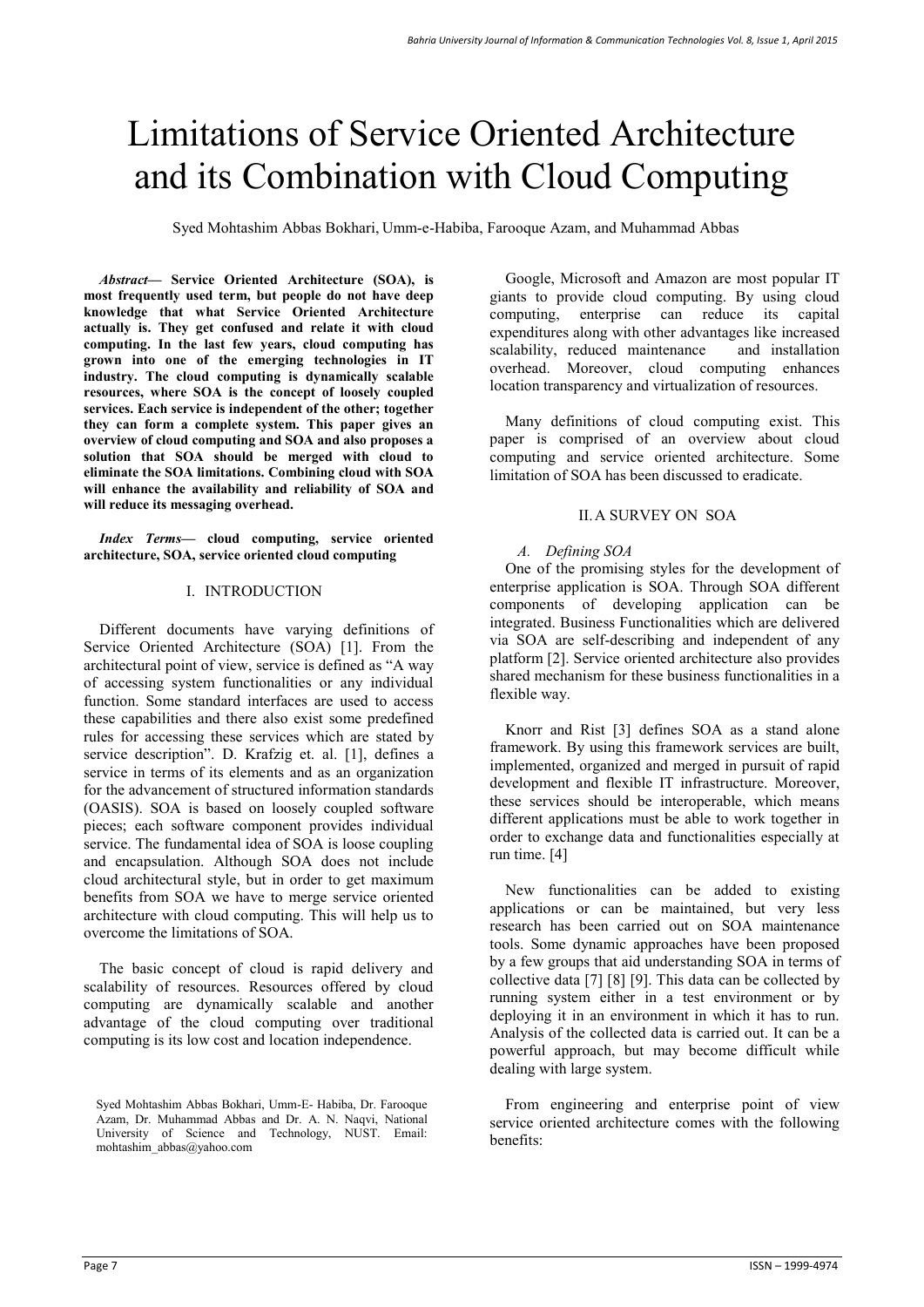• **Language independent integration:** The services in a service oriented architecture use the XML (extensible markup language) standard. It focuses on the conversion of data generated by a specific component in XML format and passing it to the other component. The language in which data is generated, is not considered.

• **Reusability of components:** SOA is based on the concept of loosely coupled components; once these components are developed they can be used separately. The services of these components can be used with proper assurance of reliability and security.

 Further, these services can also be combined together to obtain a new system with higher capabilities which is often referred as a "orchestration."

• **Rapid development of applications:** The service offered by components which are getting developed using Service Oriented Architecture; meet some business requirements of an organization.

 These blocks can be used separately and later on when the rest of the building blocks are developed, these can be integrated rapidly.

• **Taking advantage of existing systems:** In service oriented architecture you can define the services of existing system and set standards. With the help of service oriented architecture, we can integrate new systems with the older legacy systems and by doing this, no need to rewrite a new system. It will save capital expenditure a well as time. Hence, the organizations will have no overhead of developing new systems from the core.

 There are many reasons for adopting service oriented computing [10] in enterprise environments. Simply, services provided by service oriented computing are reusable and it is flexible to integrate new services.

 However, this technology inherently depends on client/server architecture, thus does not fit in the general environment [11, 12]. The main cause is, services are not available continuously due to the poor conditions of channel strategies for saving power and locations.

## *B. Limitations of SOA (service oriented architecture)*

SOA is not suitable for deployment in the following scenarios:

- When an application is a stand alone entity, where you don't have to integrate different components and an application which is not distributed.
- $\checkmark$  An application which does not require call based or message passing mechanism.
- An application which does not provide full functionality or does not work as a complete system instead serve as a component and have limited scope.
- $\checkmark$  An application that has short living time span.
- $\checkmark$  An application which is tightly coupled, where loose coupling is not recommended or to consider it would be pointless.
- It is not recommended to use SOA in a homogenous application environment. For example, if all applications are built using the same platform like J2EE components, then in order to integrate these applications it is not feasible to use XML over HTTP.
- Service oriented architecture is not suitable for applications which are based on heavy data exchange. For example Maps, in which a lot of geographic data handling is involved.

Table 1 lists some shortcomings of the service oriented architecture.

| TABLE L                             |  |
|-------------------------------------|--|
| <b>SOA SHORTCOMINGS AND IMPACTS</b> |  |

| Shortcomings                              | Impact                                                                                                                                                          |
|-------------------------------------------|-----------------------------------------------------------------------------------------------------------------------------------------------------------------|
| Exponential<br>increase in<br>connections | Increases burden on sever and<br>management overhead due to<br>transmission control protocol.                                                                   |
| XML format<br>messaging                   | Messages are large in size due<br>to which more bandwidth and<br>resources are consumed.                                                                        |
| Reliability                               | Due to multiple points of<br>failure, it is hard to determine<br>the reliability of each point.<br>Software debugging can affect<br>both client and server side |
| Scalability                               | It's hard to add a<br>new<br>application or require additional<br>development.                                                                                  |

### III.A SURVEY ON CLOUD COMPUTING

 The cloud computing model deals with dynamically scalable resources. Mostly, cloud computing is reflected as utilizing some resources as a service to perform different computations; these resources are provided over the network. Cloud computing actually diminishes the net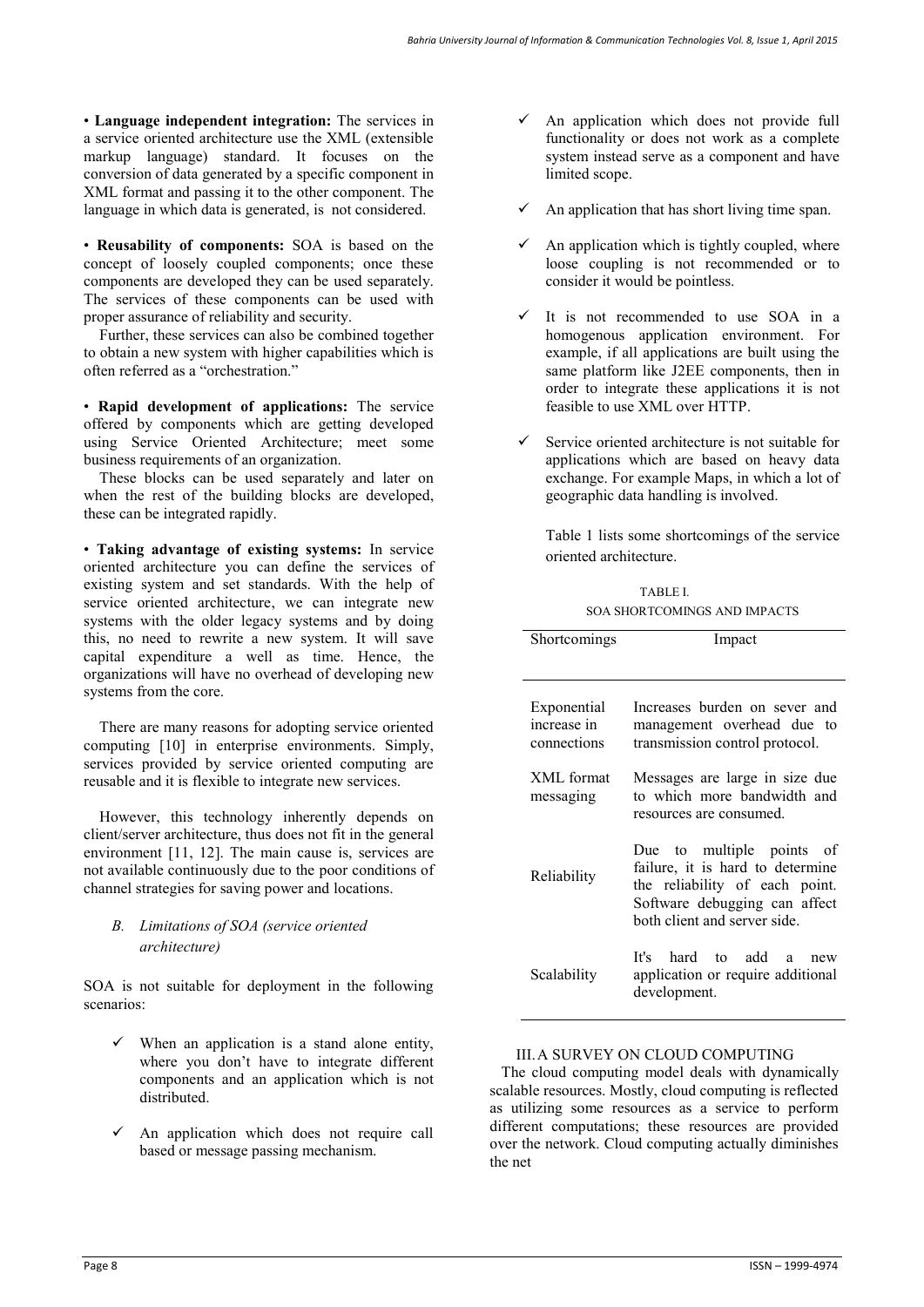

expenditures. And also there are many other benefits that can be availed by the utilization of cloud computing. It decreases hardware costs, maintenance cost, and installation overhead with an access to hardware and software in the cloud.

 Moreover, It promotes agility, scalability and reliability of resources. Locations and devices are independent, low cost, automatically adaptive and sustainable [14, 15].

 There are three unique layers of cloud depending on the type of resources as shown in Fig. 2.

#### *A. Software as a service (SaaS)*

 It is the top most layers that provide users a ready application. It makes sure that the user would easily use internet host's software without using customer's

resources like installing and running the applications on the customer's local computer. The user pays on the basis of effective usage. Every data item has a Read Lock or a Write Lock as in SaaS and there is a mechanism for distributed cloud and convergence coherence [5].

SaaS has two types of servers:

- The Main Consistence Server: MCS
- Domain Consistence Server: DCS

The security of MCS is most important because control over environment may vanish if MCS gets damaged or compromised.

#### *B. Platform-as-a-service (PaaS)*

 It is the second layer that contains an environment for software execution. The PaaS application server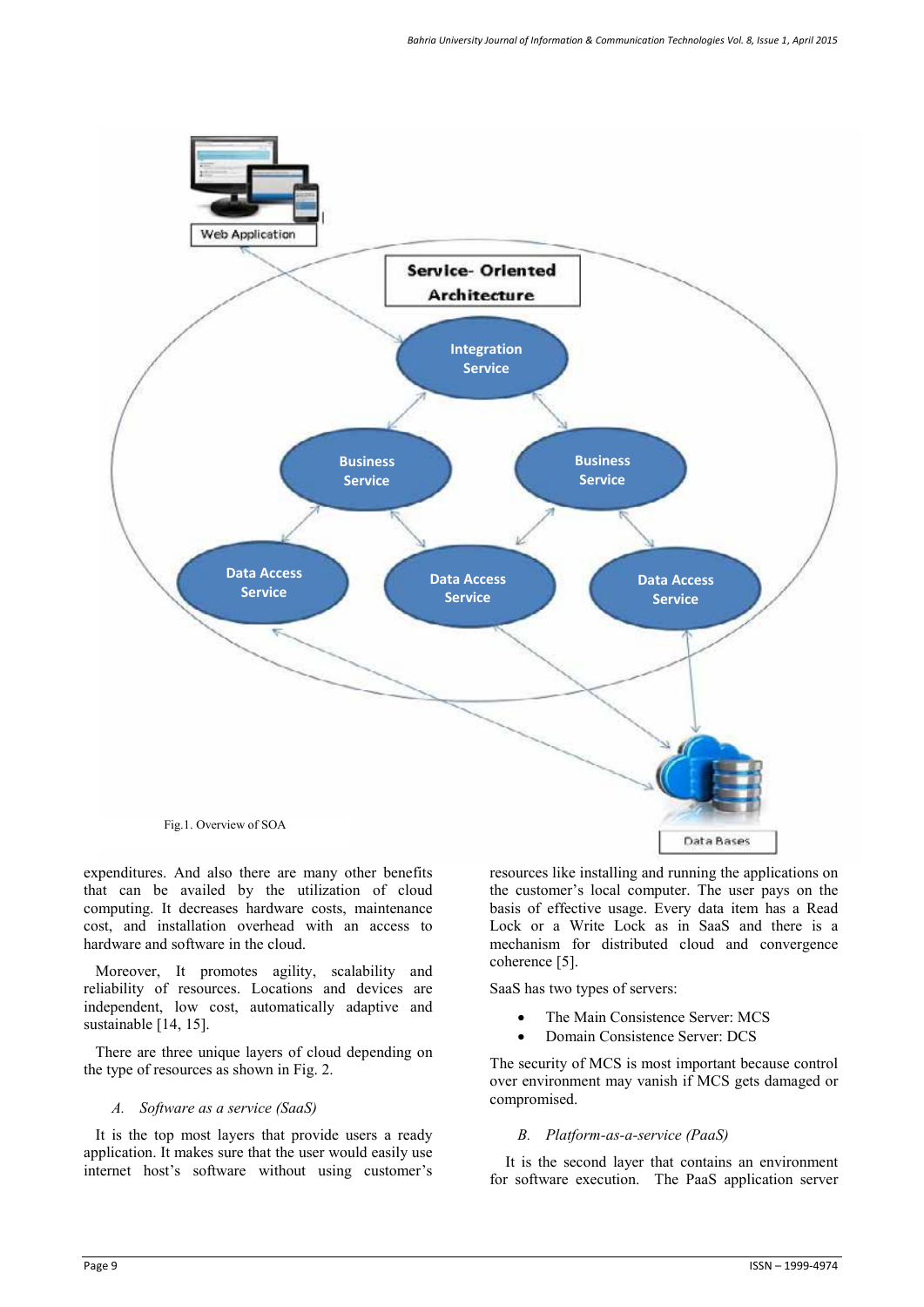could be one that permits developers to deploy a web based application without purchasing or setting up their actual servers. The goal of this model is to provide protection of data which is very important in such circumstances where we consider storage as a service. When there is less space we face the problem of outrage from cloud environment. To ensure the load balancing service, it is significant to deliver security against outage. The data needs to be encrypted because of the security reasons on a platform. For Instance platform-as-a-service is Google App Engine that permits user to set up dynamically scaled web applications using Java or Python.



#### *C. Infrastructure-as-a-service (IaaS)*

This layer shows the sharing of hardware resources for execution of services, classically uses the Virtualization technology. Through this approach many users can use resources that are available and resources can be increased on demand. The resources in IaaS are virtual machines that are to be managed. A controlling framework is needed to control when a virtual machine is created and used. This avoids unauthorized access to user's perceptive information.

#### *D. Deployment methods of cloud computing*

Mostly cloud computing is implemented using one of the four ways: public, community, hybrid or private cloud as shown in Fig. 3.

**Public clouds:** In public cloud networks, third parties provide different services and service providers then control those services. It is the concern of a service provider to install and handle the services and to make sure that the user can access these resources under the policies or standards set by the service provider. It is not necessary that a user gets all the resources to use, some resources may be provided without charging any fee while additional resources may be offered against a predefined amount that the user has to pay if he wants to use these resources.



Fig. 3. Implementation methods of cloud computing

**Community clouds:** Community clouds are clouds in which access is provided to only defined members. They are also similar to a public cloud except when we consider the community; it means that they are outside the sphere.

**Hybrid clouds:** These types of clouds hold some characteristics of public clouds and some of private; therefore we can say that it is a cloud that possesses a mixture of the properties either belong to a public or a private cloud. The responsibilities related to the organization are frequently distributed among the providers of the cloud and the enterprise; this generally turns out to be a problem. This infrastructure of cloud is more operational in handling processes of critical nature. Because the user can store his important sensitive data in a private cloud and use public cloud for common normal routine services.

**Private clouds:** These types of cloud are used mostly in the enterprises; they use it as proprietary networks mostly for exclusively using the organization. In a private cloud, enterprise is responsible for maintaining the cloud and providing security to it. Key responsibilities also include the issues that concern legal and regulatory conformation matters. The security of private cloud is much more important than public clouds.

 Cloud Computing comprises of particular characteristics & realizations that has a lot of advantages as compared to different other forms of outsourcing. Cloud proposes the properties listed in Table II.

## IV.CLOUD AND SOA OVERLAPPING

 SOA and cloud computing have some common characteristics. The overlapping of SOA and cloud computing is shown in Table III.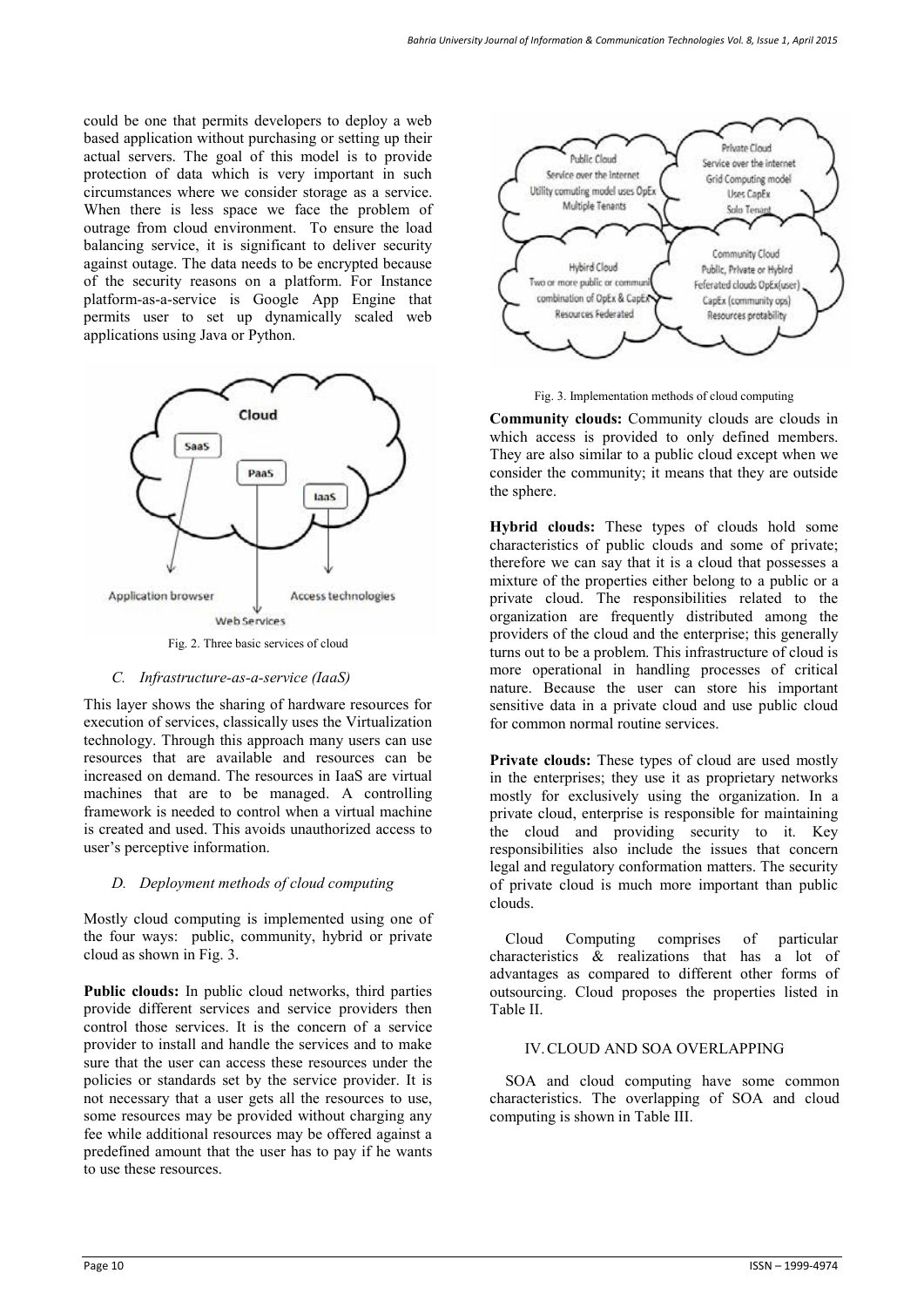| Bahria University Journal of Information & Communication Technologies Vol. 8, Issue 1, April 2015 |  |
|---------------------------------------------------------------------------------------------------|--|
|---------------------------------------------------------------------------------------------------|--|

| CHARAC LENISTICS OF CLOUD |                                                                                                                                                                                                                 |  |  |  |
|---------------------------|-----------------------------------------------------------------------------------------------------------------------------------------------------------------------------------------------------------------|--|--|--|
| Characteristic            | Description                                                                                                                                                                                                     |  |  |  |
| Self-service On<br>demand | IT is available on demand without having any<br>sort of manual intervention and is used as a<br>service                                                                                                         |  |  |  |
| A broad network<br>access | The service is prepared to be offered through<br>the network, regardless of user's end device.<br>The connection must have to have sufficiently<br>high performance along with availability for<br>that service |  |  |  |
| Resource pooling          | The provider ensures the compulsory<br>resources available to numerous consumers<br>utilizing several technologies like<br>virtualization & multi-tenancy.                                                      |  |  |  |
| Rapid elasticity          | The resources that are required can be.<br>provisioned frequently and made them free<br>when no more needed without any manual<br>intervention                                                                  |  |  |  |
| <b>Measured Service</b>   | A service which is spent should be measurable.<br>regarding resources. Like so, consumption-<br>based billing develops. It is known as "pay as<br>you go" / "pay-per-use." too.                                 |  |  |  |

## TABLE II. CHARACTERISTICS OF CLOUD

#### TABLE III. SOA AND CLOUD COMPUTING OVERLAP

| Cloud<br>Computing                | Overlap                                                                 | SOA, Web services                                                  |
|-----------------------------------|-------------------------------------------------------------------------|--------------------------------------------------------------------|
| Software as a<br>Service (SaaS)   | <b>Application Layer</b><br>Components/Services                         | System of systems<br>Integration focus                             |
| Utility<br>Computing              | Network Dependence                                                      | Deriving consistency of<br>integration                             |
| Terabytes on<br>Demand            | Cloud/IP Wide Area<br>Network (WAN)-<br>Supported Service<br>Invocation | <b>Enterprise Application</b><br>Integration                       |
| Data<br>Distribution in<br>Clouds | Leveraging distributed<br>service assets                                | Reasonably mature                                                  |
| Platform as a<br>Service          | Producer/Consumer model                                                 | <b>Implementing Standards</b><br>(REST, SOAP, WSDL,<br>UDDI, etc.) |
| Different Layers<br>of the Stack  |                                                                         |                                                                    |

 These are the most common characteristics shared by SOA and cloud computing. And major overlaps between these occur in the top most layer of the cloud where software services and application components are available. A common concept shared by SOA and cloud computing is service orientation. [16] Many types of services are accessible by users on the network.

 Cloud computing can considered as an outsourcing or resources in which an enterprise can purchase dynamically scalable resources from a cloud provider. For an instance, if an organization requires a large data store unit, online data storage can be automatically allocated from cloud as required by the organization.

 Cloud computing is a much broader concept than SOA, It covers the whole stack starting from the top most application layer to the hardware. However, SOA is only restricted to software, but it is often implemented as a standard for a web service.

#### V.PROBLEM STATEMENT

 SOA has many benefits, but there exist some limitations as well. The very first problem that SOA encounters is messaging overhead. SOA uses an XML messaging format, which is not efficient enough. The corresponding XML format of actual information in the message is much higher. XML takes time to encode and decode which also increases processing overhead and latency. Some automated tools produce XML that tends to have more errors. It also involves network latency because it takes time to pass a packet of data from one spot to another. And the available network bandwidth limits the transactions.



Fig. 4. SOA infrastructure

 Fig 4. Depicts the SOA infrastructure. Although programming in SOA is easy, but it is difficult to find either you have done it properly. SOA uses message passing technique, more messages mean more processing overhead which may lead to the connection throttling. If a server goes down and later on when the server comes back it may hit with many concurrent requests. It exposes concurrency issues which are rarely tested. The overall performance of the system is crucial and the latency of the service requests is not affordable. Due to loose binding of SOA components it finds an error at runtime.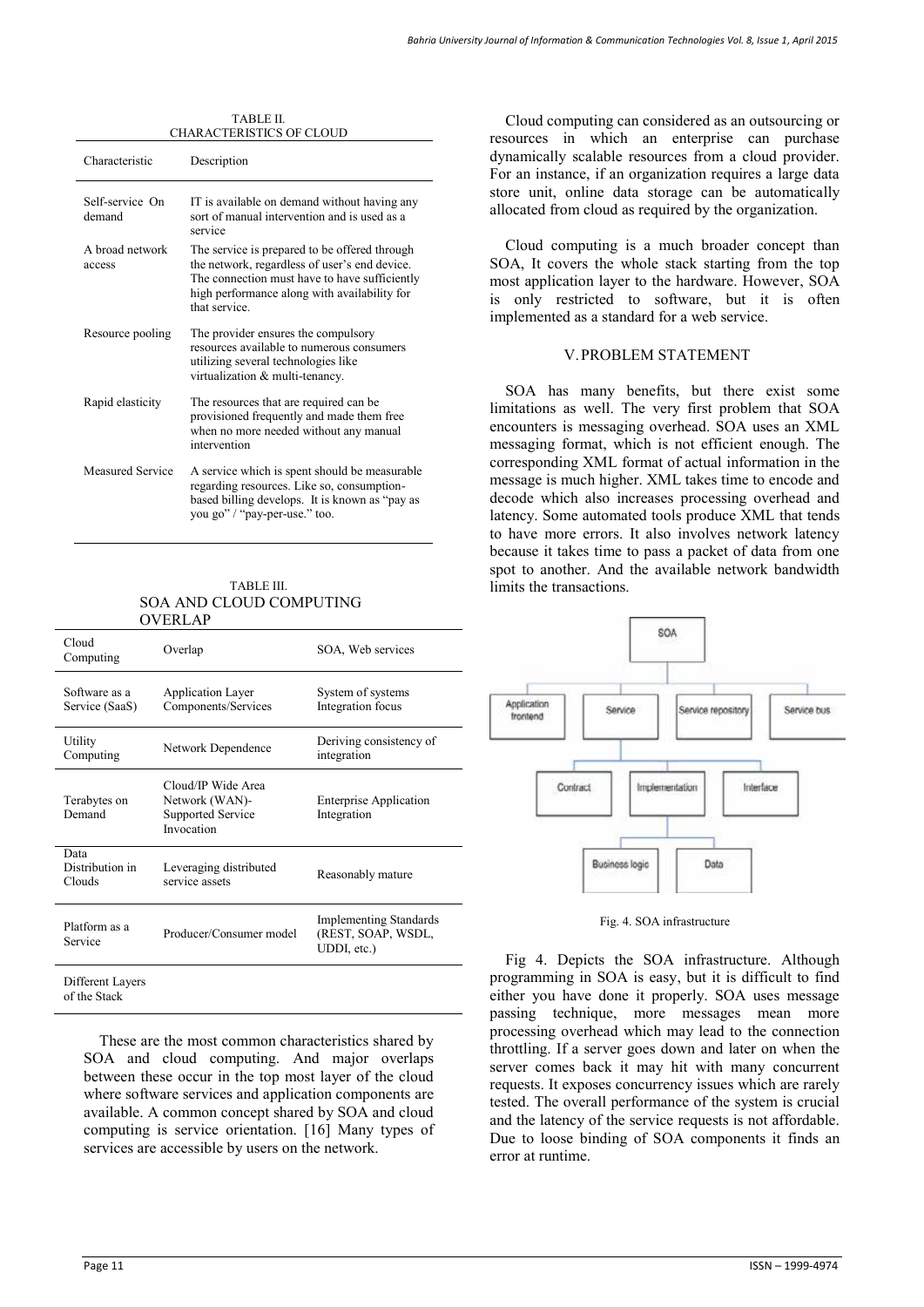

As shown in the Fig 5. SOA has multiple points of failure. Any other system which is connected via SOA has points of failure. System infrastructure also has multiple points of failure.

 It is not always feasible to use service oriented architecture because when you try to optimize the SOA it requires extra development, design and infrastructure which raises costs. Sometimes you cannot change your system due to insufficient details and if your system does not adopt new changes you will lose your business values. [6]

#### VI.PROPOSED SOLUTION

 To some extent service oriented architecture and cloud computing are related. Service oriented architecture provides an architecture pattern that helps in creating and guiding solutions for business. While the cloud computing offers highly scalable, dynamic resources and flexible platform for service oriented architecture. SOA and cloud computing, hence, can exist at the same time, backing and balancing each other. One of the major advantages of cloud

computing is, running the same query on multiple servers, that results low communication overhead. Cloud computing and SOA are reciprocal [13]. In this paper, a combination of both is proposed. So, anything that happens in the service oriented architecture environment will be sent as an event to the cloud. An event may be data transaction or a service request by a user. A request can be for any hardware resource or data. Moreover, by using service oriented architecture with cloud messaging, the overhead can be reduced. It will be easy therefore to add new service to application and resources will also become more scalable.

### VII.CONCLUSION AND FUTURE WORK

 The paper proposes a solution to one of the limitation of SOA. It uses the XML format for message passing which consumes more bandwidth of the network. The paper illustrates the overlapping point of cloud and SOA. Combining Cloud with SOA, considering the common points, will increase the reliability, availability of SOA and will reduce its messaging overhead. We intend to implement this solution to SOA web based architecture as our future work.